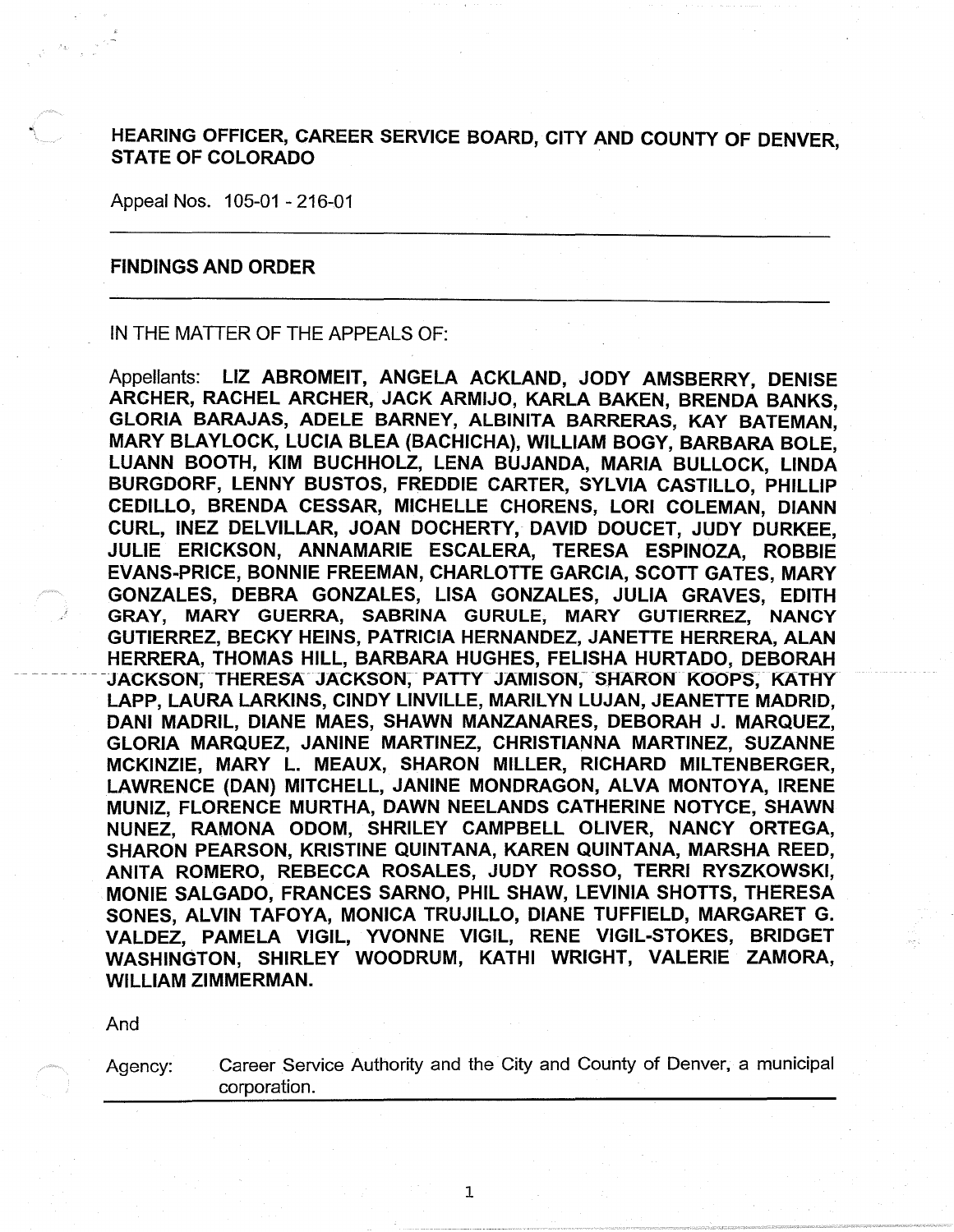## **NATURE OF APPEAL**

Appellants filed their appeals of a classification decision with the Career Service Board Hearing Officer on March 22, 2001. After reviewing the file, the Hearing Officer issued an Order *to* Show Cause that questioned the Hearing Officer's jurisdiction. Through counsel the Appellants and the Agency filed their respective Responses *to* the Order *to* Show Cause. The Agency and the Appellants also each filed a Reply *to* the other's Response. The Agency has urged dismissal for lack of jurisdiction. The Appellants are opposed *to* dismissal and assert that the Hearing Officer has subject matter jurisdiction.

The Agency has also filed a Motion *to* Dismiss alleging additional grounds for the lack of jurisdiction. The Appellant filed a Response *to* the Agency's Motion *to* Dismiss, opposing dismissal.

A hearing was held at which time evidence and legal arguments were presented on these specific issues. The Hearing Officer has reviewed and duly considered all of the briefs and evidence presented and now makes the following findings and order.

### **FINDINGS OF FACT**

These consolidated Appeals involve several different employee classifications within the Department of Human Services. They include Collection Investigator, Administrative Service Clerk, Administrative Staff Assistant IV, Administrative Support Assistant IV, Technical Support Supervisor, Support Services Manager, "Retired" Collection Investigator, Technical Service Clerk, and Accounting Clerk. A total of 112 Appellants filed their appeals with the Hearing Officer indicating that they were appealing their respective classifications by Career Service.

According to their petition, four of the Appellants had first requested a classification review or "audit" as early as January, 1999. The remaining Appellants had requested their classification review in January 2000. Some of the Appellants apparently received an adverse decision and later requested an administrative review of the initial classification decision.

According to the petition, 43 Appellants filed a request in January 2000 requesting an administrative review of their respective classifications. The remaining 69 Appellants, according to their petition, filed a request for review of classification decision in April of 2000. Of those 69, the Appellants claim only three ever received a decision that denied their request. The other 109 Appellants allege that they have never received a decision on either their classification request or the request for an administrative review.

The Show Cause Order raised two issues:

1. Whether the Appellant's appeals are ripe, given that most of them claim they have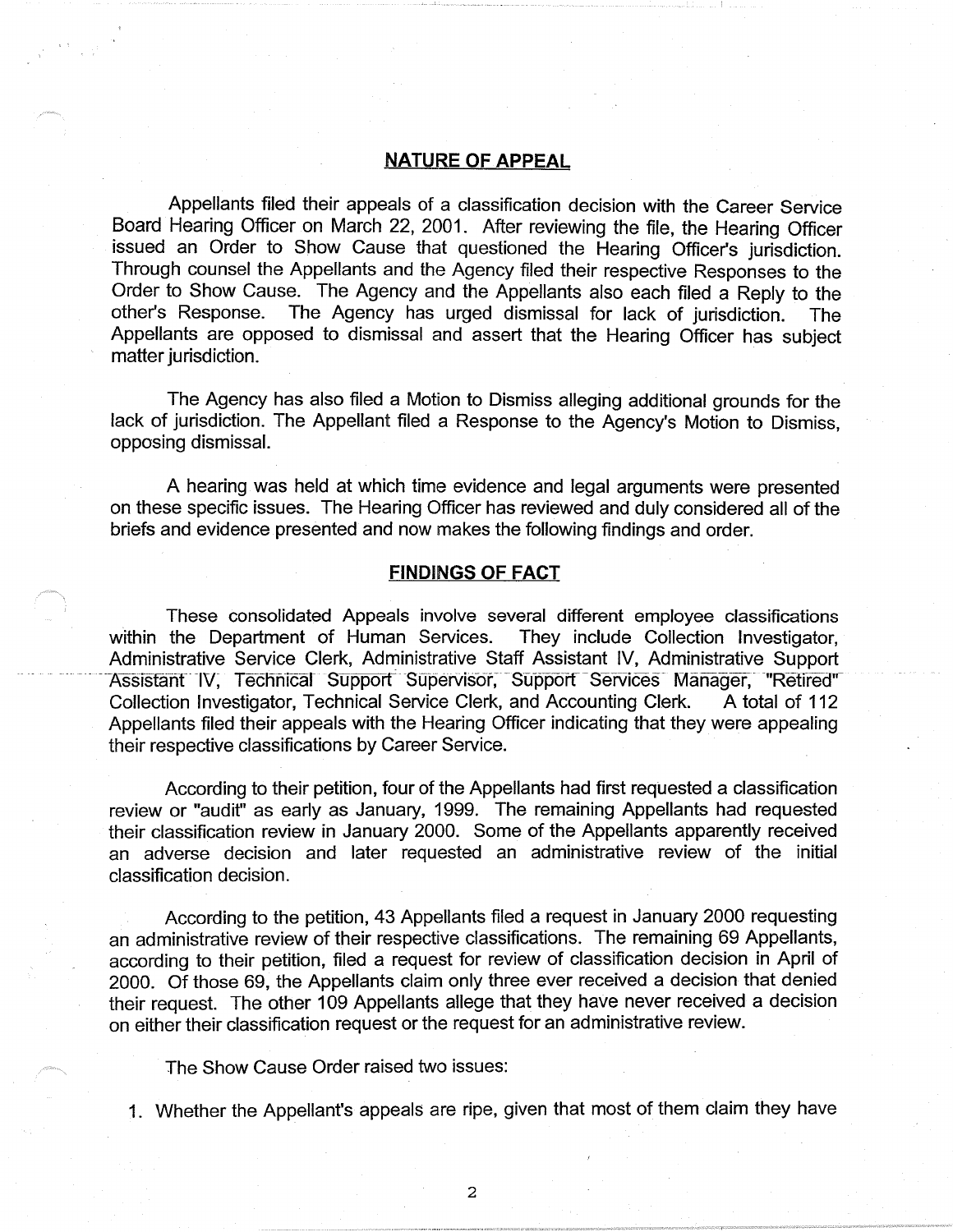never received notice of final agency action; and

2. Whether the Hearing Officer has jurisdiction under Career Service rules to review a classification decision by the Career Service Authority.

The present Career Service Rule §19-10, effective August 24, 2000 does not specifically mention the appeal of a classification decision such as those presently included in this appeal:

19-10 Actions Subject to Appeal

An applicant or employee who holds career service status may appeal the following administrative actions relating to personnel.

- a) Actions of the Personnel Director: Actions of the Personnel Director or a designated representative, which meet any of the following criteria:
	- 1) The action results in an alleged violation of the Career Service provisions of the Denver City Charter, or Ordinances relating to the Career Service, or the Personnel Rules.
	- 2) The action arises out of the examination and certification of an applicant, as provided in Section 3-40 Review and Appeals, or
	- 3) The action is one, which the Personnel Director is not required to perform, and involves personal discretion or judgment.

\* \* \*

The rule goes on to define other types of actions that may also be appealed to the Hearing Officer, such as disciplinary actions, discriminatory actions, and grievances which are the result of rule violations by the Agency.

However, at the time these classification audit requests were made in January of 1999 and January of 2000, a different version of CSR §19-10 was in effect. In that version, Paragraph 2 (b) specifically provided for the appeal of a classification decision:

#### Section 19-10 Actions Subject to Appeal

The following administrative actions relating to personnel matters shall be subject to appeal: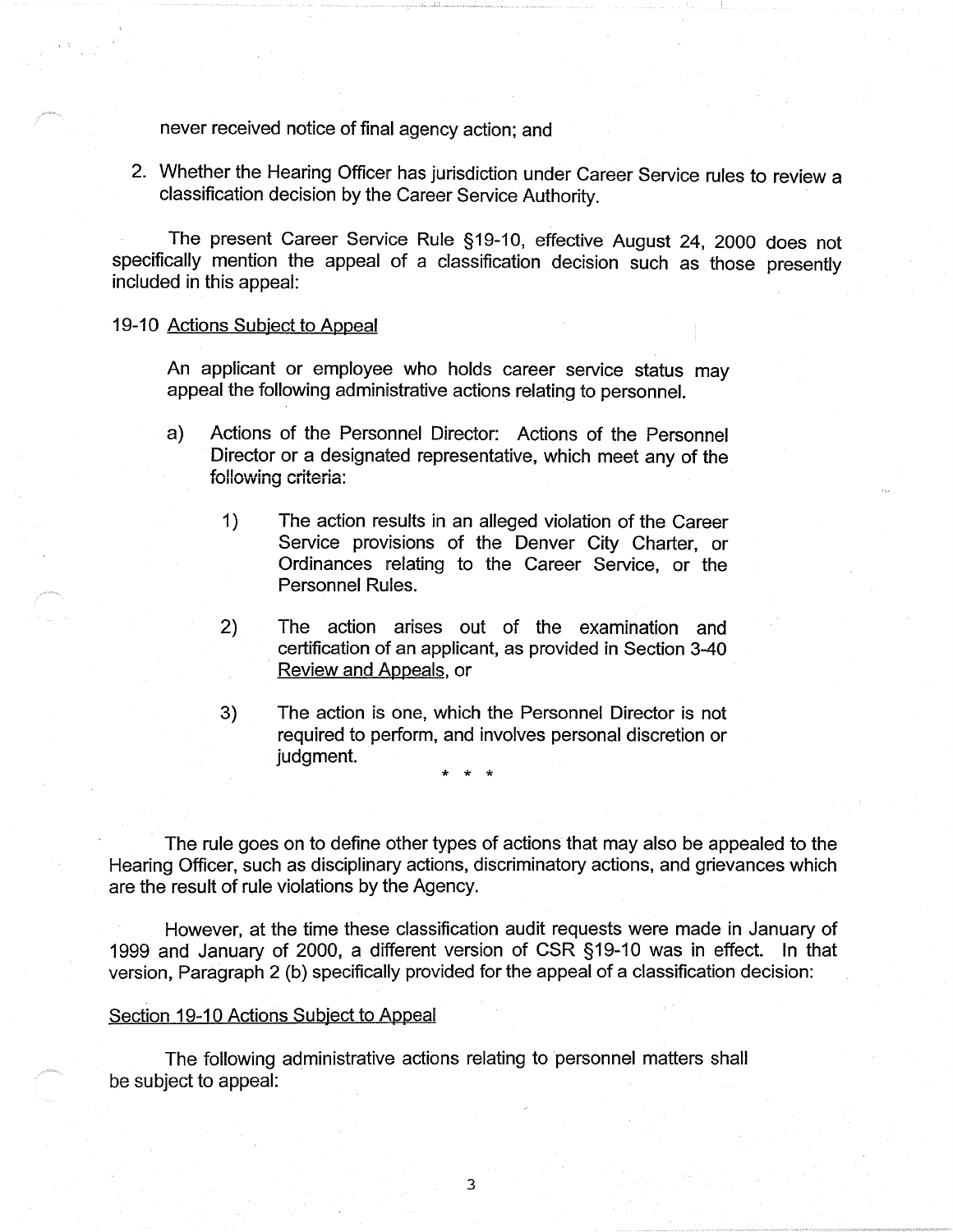Actions of the Personnel Director: Actions of the Personnel Director or a designated representative, which meet all of the following criteria:

- 1) The action results in an alleged violation of the Career Service provisions of the Denver City Charter, or Ordinances relating to the Career Service, or the Personnel Rules.
- 2) The action arises out of:
	- (a) the examination and certification of an applicant, as provided in Section 3-40 Review and Appeals, or
	- (b) The classification of a career service position, as provided in paragraph, 7-66 h) Request for review of classification decision.
- 3) The action is one which the Personnel Director is not required to perform, and over which personal discretion or judgement in it performance is permissible.

\* \* \*

Rule §7-66 was entitled "Reallocation of Positions" and was quite lengthy. Among other things it provided that::

c) Request for review of individual position: The appointing authority, the Career Service Authority, or an incumbent may initiate a request for a review of a position if permanent and significant change has gradually occurred in the duties and responsibilities. . .

Paragraph h), of §7-66 referred to specifically in the old version of CSR §19-10 stated:

- h) Request for review of classification decision: The appointing authority or any affected employee who disagrees with a classification decision may, within ten (10) calendar days from the mailing of the classification decision, request a review of the decision by the Personnel Director. The request for review shall state all of the following:
	- 1) the specific reasons for disagreement;
	- 2) the title of the class specification involved; and
	- 3) the specific rule, ordinance, or charter provision violated; and

4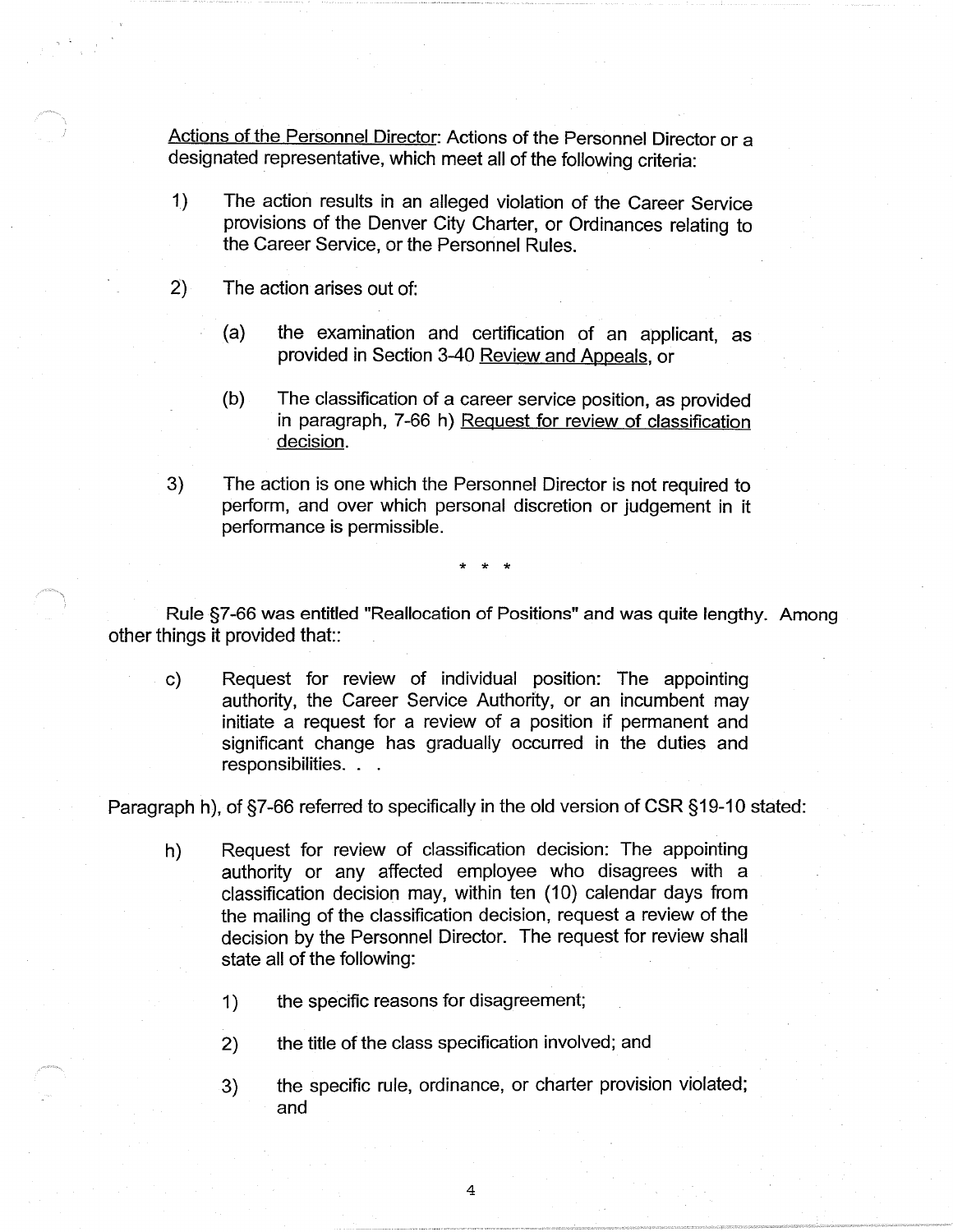# 4) the action sought.

The Personnel Director or his or her designee shall review the protest and shall inform the applicant of his decision. Any incumbent or appointing authority who is aggrieved by this action of the Personnel Director or the designee may appeal in accordance with Rule 19 APPEALS. The period of time for filing the appeal shall be computed in accordance with sub-paragraph 19-22 a) 2). (Effective September 1, 1989; Rules Revision Memo 129B) Page Issuance Date: July 26, 1989.

It is clear then that at the time that the Appellants initiated their classification audit requests, the Career Service Rules allowed for such a request and for the appeal of any classification decision by Career Service to the Personnel Director and ultimately to the Hearing Officer. It is also uncontroverted that shortly after their classification requests were made, the Career Service Board, on or about March 21, 2000, amended the rules. Not only was §7-66 completely eliminated, but also the entire Rule 7 was revised. A few months later, effective August 24, 2000 Rule 19 was also revised to reflect the elimination of §7-66 by removing any reference to an appeal of a classification decision.

Since the Appellants started their classification process under one rule, and later filed their appeal when different rules were in effect, there is a question as to whether the old rules §7-66 and §19-10 or the new rule §19-10 apply to these appeals. The answer will determine whether the Hearing Officer has subject matter jurisdiction over these appeals.

# **Analysis**

The application of the appropriate rule raises two issues:

- I. Did the Career Service Board in fact eliminate the appeal process for individual classification audit decisions?
- II. If so, would the application of the new rules eliminating classification appeals to the Appellants be a retroactive application and therefore unenforceable?

I.

As indicated above, the Career Service Board changed the rules eliminating any mention of either individual classification requests or classification appeals. Appellant contends that nevertheless, the Board did not eliminate the employee's right to have his or her position properly classified as required under either the Charter or Personnel Rules. Appellants further contend that any failure of the personnel director to properly classify a position is a violation of Personnel Rules and therefore subject to appeal under Rule §§19-10 a)(1) and (d).

5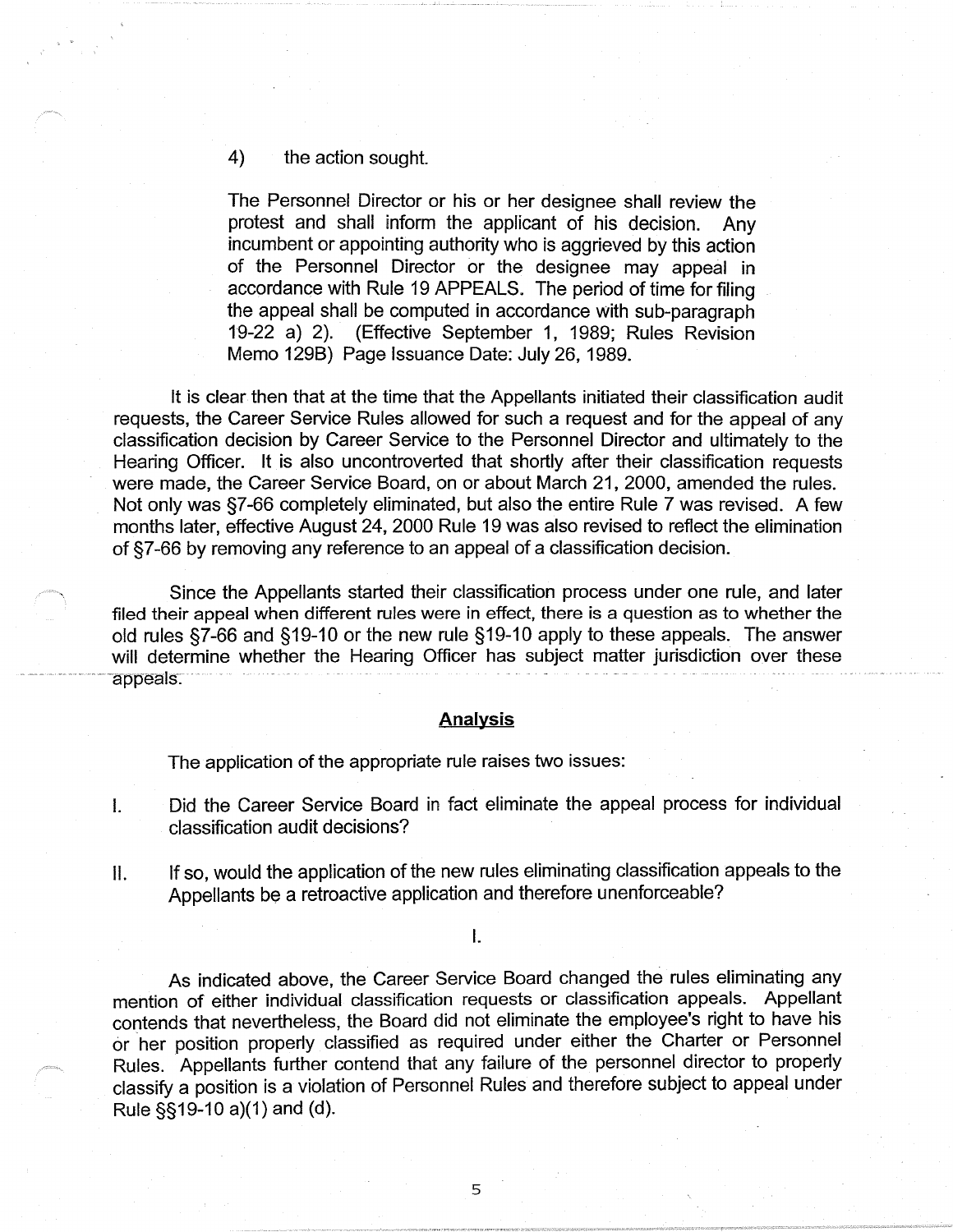Appellant is correct that current version of CSR §19-10 (d) provides that an employee may appeal a grievance that alleges a rule or charter violation by the agency. However, as the Agency notes in its Reply, the Board also eliminated those provisions of Rule 7 that allowed for requests for individual audits. Under the current Rule 7, an employee can no longer request that Career Service conduct an individual reclassification audit of his or her position. Instead, he must make the request to the appointing authority, which in turn may make the request to Career Service. Under the new rule, the decision to seek an individual classification audit is vested with the appointing authority, not the employee (CSR § 7-22). Moreover, that request must first meet the specific criteria set forth in §7-14 "Reallocation Criteria".

Under the current rule 7, the Career Service has the authority to conduct annual position audits to maintain the classification and pay plan. The classes to be included in an annual review are to be determined by the Personnel Director (CSR §7-21). Nowhere does Rule 7 provide for the employee to seek or appeal an individual classification decision.

Moreover, the current Rule 7 provides for modification to classifications and pay plans to be approved by the Career Service Board upon recommendations by the Director. The Director does not have the authority to make such changes unilaterally. Those changes must also be approved by. the City Council. Contrary to Appellant's contention, there is nothing in the current Career Service Rules that would vest jurisdiction to review the decisions of the Board or City Council.

As the Agency contends, the rules must be read in harmony to allow meaningful application. The Board clearly intended to eliminate an employee's ability to force an audit of his or her individual position. The Board seems to have favored a more systematic approach to classifications instead of an individual approach. Rule §19-10 must be read then in conjunction with the Board's action with respect to Rule 7. It would not make sense for the Board to eliminate individual classification audits initiated by the employee, but to nevertheless allow for the appeal of a non-existent individual classification decision. For one thing, but for the timing of Appellant's individual requests under the former Rule 7, they would not even be entitled to a classification review by Career Service in the first instance. Thus, if there is no entitlement to an individual classification review there can be no entitlement to an individual classification appeal.

The Hearing Officer can only conclude that notwithstanding the broad language of the current CSR § 19-10 permitting an appeal of a grievance resulting from a "rule violation", the Board intended to eliminate all appeals for individual classification audit decisions. This would serve to divest the Hearing Officer of subject matter jurisdiction over individual classification appeals under the current Career Service Rules.

6

The next question is whether the elimination of the appeal process for individual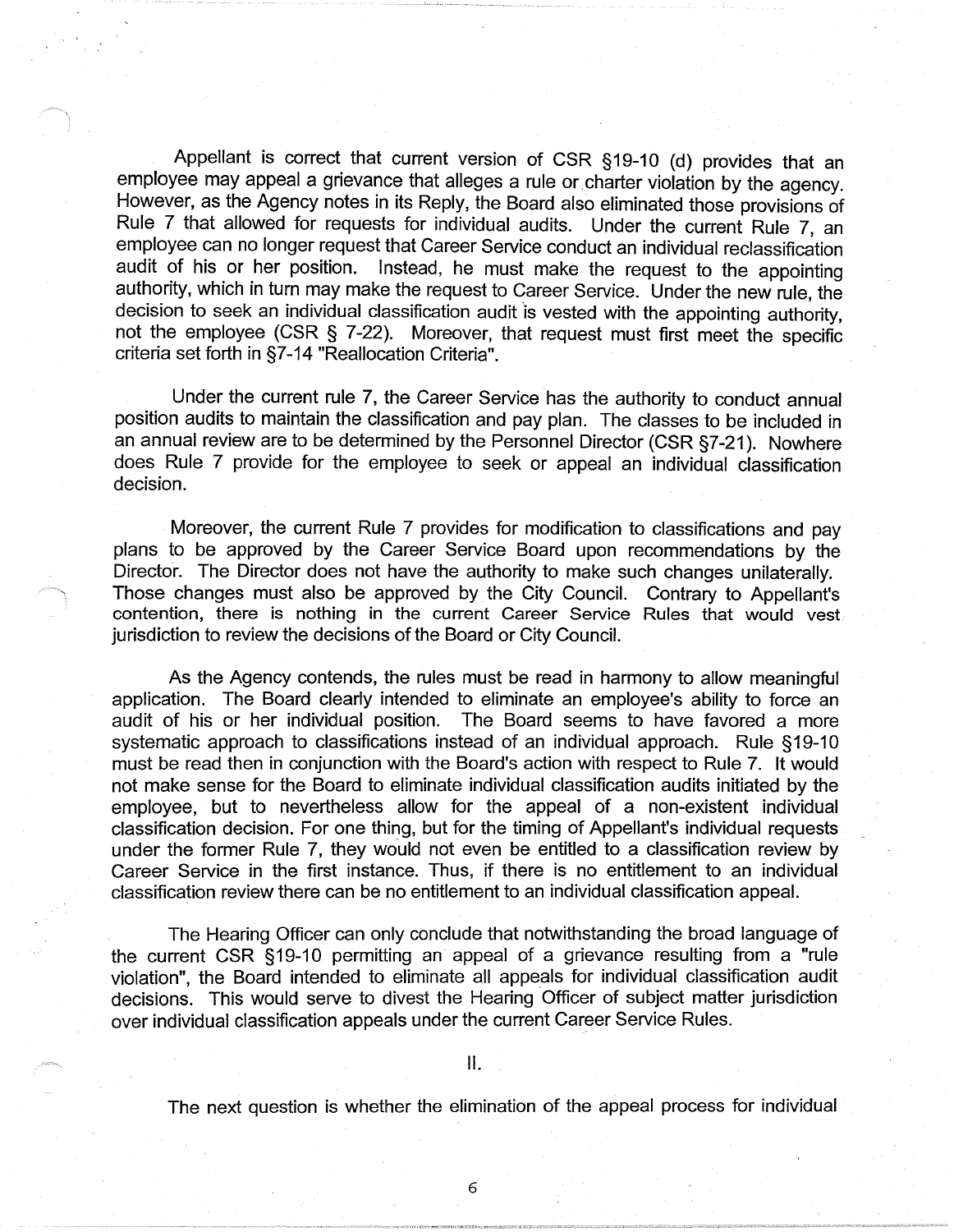classification decisions can be properly applied to the Appellants. Generally, under the rules of statutory construction, legislation is presumed to have prospective effect only. The general prohibition against retroactive laws is contained in Colo. Const. Art. II, § 11, which provides:

No ex post facto law, nor law impairing the obligation of contracts, or retrospective in its operation, or making any irrevocable grant of special privileges, franchises or immunities, shall be passed by the general assembly.

However, the application of a statute (or in this case a Career Service Rule) is not rendered retroactive and unlawful merely because the facts upon which it operates occurred before adoption of the statute. See Adams County School District No. 1 v. District Court, 199 Colo. 284,611 P.2d 963 (1980); Tucker v. Claimants in re Death of Gonzales, 37 Colo. App. 252,255,546 P.2d 1271, 1274 (1975); Lohfv. Casey, Page 1315 330 F. Supp. 356, 359 (D. Colo. 1971), affd., 466 F.2d 618 (10th Cir. 1972). Thus, the fact that the Career Service rules were changed after the request for audit but before the appeal was ever filed does not necessarily preclude application of the new rules that divested the Hearing Officer of jurisdiction.

The application of a statute to a subsisting claim for relief does not violate the prohibition· of retroactive legislation where the statute effects a change that is only procedural or remedial in nature. See Adams County School District No. 1 v. District Court, supra; Jefferson County Department of Social Services v. D.A. G., 199 Colo. 315, 607 P.2d 1004, 1006 (1980); In Re Colorado Mercantile Co., 299 F. Supp. 55 (D. Colo. 1969); Smith v. Putnam, 250 F. Supp. 1017 (D. Colo. 1965); See generally, Denver, South Park & Pacific Railway Co. v. Woodward, 4 Colo. 1, (1878). This is because:

"[t]he abolition of an old remedy, or the substitution of a new one, neither constitutes the impairment of a vested right nor the imposition of a new duty, for there is no such thing as a vested right in remedies."

Jefferson County Department of Social Services v. D.A.G., supra, at 1006 quoting from Moore v. Chalmers-Galloway Live Stock Co., 90 Colo. 548 at 554-55, 10 P.2d 950 at 952.

The Appellants assert that to apply the new rule §19-10 retrospectively to their classification request would impair their vested contract rights and would deny them due process under the Fourteenth Amendment to the U.S. Constitution. Appellant cites People v. D.K.B. 843 P.2d 1326, (Colo. 1993) in support. However, Appellant's reliance is misplaced, because the Colorado Supreme Court, in reversing the ruling of the Court of Appeals, permitted the retrospective application of a revised statute that limited the sealing of a criminal record. The court noted: "the convicted person's interest and his or her corresponding claim for relief are not entitled to scrutiny of constitutional magnitude." People v. D.K.B., supra, at 1330.

7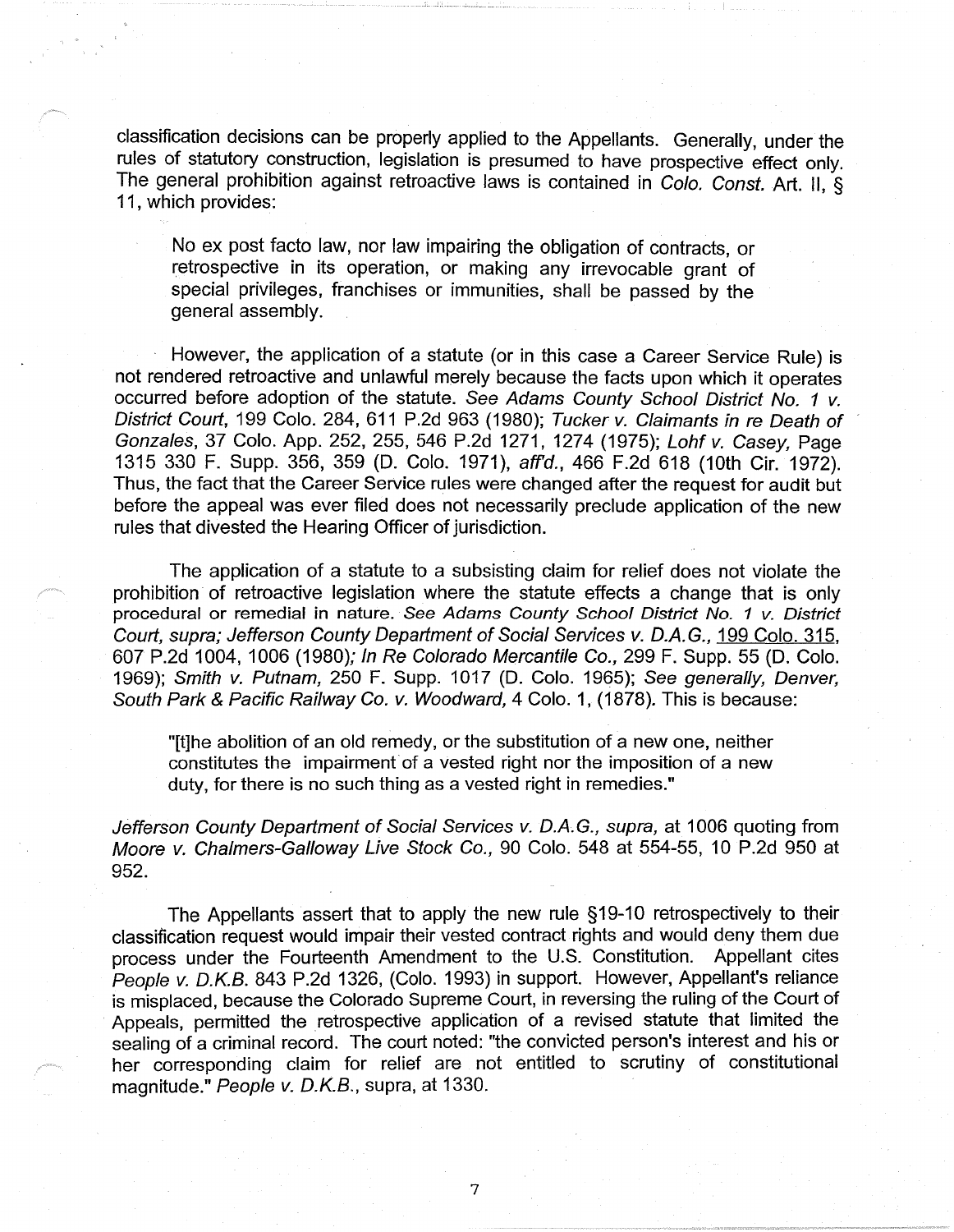Unlike the constitutionally protected property right to the expectation of continued employment, here the employee's interest in having his or her position reclassified is not a claim of constitutional magnitude and does not preclude retrospective application of the revised rule. The nature of the employee's interest here is far different than that in a disciplinary proceeding, where due process requirements may limit retrospective application.

Appellants assert that their "right" to a classification audit and appeal are "vested" property interests by virtue of the contractual nature of their relationship with the City of Denver. Appellants seek to lump together all aspects of the employment relationship as part of the "contract". They fail to distinguish between the expectation of continued employment, which is a vested right, and the various other aspects of the employment relationship, including the entire body of Career Service Rules. If Appellant's "contractual" theory were to prevail, the Career Service Board would be powerless to unilaterally modify any Career Service Rules as to existing employees, because such a modification would be argued to be of "vested contractual property rights" of existing employees.

It is clear that the employee relationship that the Appellants enjoy with the City includes, by past practices and custom, the ability of the Board to unilaterally modify Career Service Rules and therefore the terms of that employment relationship. As such the characterization of the employment relationship with the city as a "contract" is a mere legal fiction. In fact, the Board may even modify disciplinary rules leading to dismissal without being in breach of this fictional "contract" with employees. Whether that reservation of the ability to modify is deemed to be a part of the "contract" or not then is a matter of semantics. As the Agency correctly notes, the right to an administrative review or appeal of a classification decision is not a "right" which cannot be removed except for cause, and is not protected by the Due Process Clauses of either the Colorado or United States Constitutions. The Appellant's contention that the provision for an appeal of a classification decision is part of a "contract" with the city is therefore not persuasive.

Upon closer examination, the appeal process which Appellants refer to as a "vested right" is really only a remedy or procedure. Classification reviews still exist, however the decision by the Personnel Director, in conjunction with the Board and City Council, is final with no further review permitted by the Hearing Officer.

As a procedure or remedy, the appeal process may therefore be modified with retrospective application to the Appellants without running afoul of the Due Process Clauses.

## **Conclusion**

The repeal of Rule §7-66, together with the modification of Rule §19-10, removed the appeal process for classification decisions from the jurisdiction of the Hearing Officer. Applying the new rules eliminating classification appeals to the